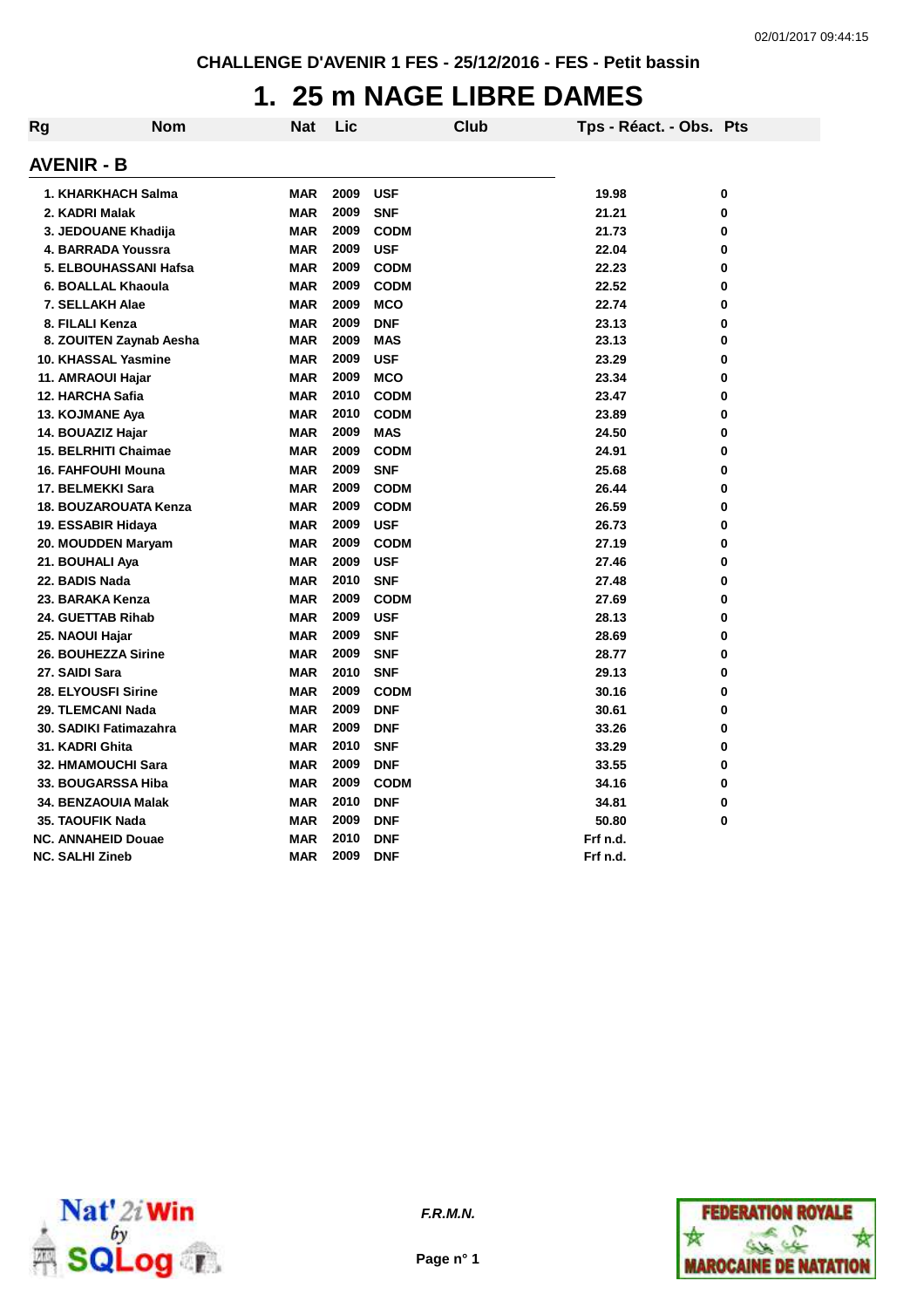#### **2. 25 m NAGE LIBRE MESSIEURS**

| Rg | <b>Nom</b>                            | <b>Nat</b> | Lic  | Club        | Tps - Réact. - Obs. Pts |   |
|----|---------------------------------------|------------|------|-------------|-------------------------|---|
|    | <b>AVENIR - B</b>                     |            |      |             |                         |   |
|    | 1. BADOUH Abderrahmane                | <b>MAR</b> | 2009 | <b>CODM</b> | 19.13                   | 0 |
|    | 2. TLEMCANI Akram                     | <b>MAR</b> | 2009 | <b>DNF</b>  | 19.41                   | 0 |
|    | 3. HAMMANI Mohamed Adam               | <b>MAR</b> | 2009 | <b>UNO</b>  | 20.99                   | 0 |
|    | 4. ADNANE Mohamed Taha                | <b>MAR</b> | 2009 | <b>CODM</b> | 21.03                   | 0 |
|    | 5. AYOUNI Houssam                     | <b>MAR</b> | 2009 | <b>CODM</b> | 24.24                   | 0 |
|    | 6. ELAIRAQI Yahya                     | <b>MAR</b> | 2009 | <b>SNF</b>  | 24.30                   | 0 |
|    | 7. IDRISSI Imad                       | <b>MAR</b> | 2009 | <b>CODM</b> | 24.97                   | 0 |
|    | 7. BOUGHALEB Amine                    | <b>MAR</b> | 2010 | <b>SNF</b>  | 24.97                   | 0 |
|    | 9. HSSINOU Mohammed                   | <b>MAR</b> | 2009 | <b>USF</b>  | 25.77                   | 0 |
|    | 10. EL AIRAQI Mohammed                | <b>MAR</b> | 2009 | <b>SNF</b>  | 27.47                   | 0 |
|    | <b>11. ELOUALI Mohammed</b>           | <b>MAR</b> | 2010 | <b>UNO</b>  | 28.98                   | 0 |
|    | 12. BENALI Iyad                       | <b>MAR</b> | 2010 | <b>USF</b>  | 29.00                   | 0 |
|    | 13. EL BINANI Diae Eddine             | <b>MAR</b> | 2010 | <b>SNF</b>  | 29.07                   | 0 |
|    | <b>14. EL AZAMI EL IDRISSI Khalil</b> | <b>MAR</b> | 2009 | <b>MAS</b>  | 29.44                   | 0 |
|    | <b>15. EL COUDI EL AMRANI Salih</b>   | <b>MAR</b> | 2009 | <b>MAS</b>  | 30.18                   | 0 |
|    | <b>16. BEN BRAHIM Omar</b>            | <b>MAR</b> | 2009 | <b>MAS</b>  | 30.49                   | 0 |
|    | 17. JEROUNDI Nadem                    | <b>MAR</b> | 2010 | <b>DNF</b>  | 31.27                   | 0 |
|    | 18. OUALI Mohamed                     | <b>MAR</b> | 2009 | <b>CAT</b>  | 35.33                   | 0 |
|    | 19. MABROUR Jalal Eddine              | <b>MAR</b> | 2009 | <b>DNF</b>  | 37.16                   | 0 |
|    | 20. EL AIRAQI Iliass                  | <b>MAR</b> | 2010 | <b>SNF</b>  | 44.97                   | 0 |
|    | <b>NC. MOUTASSIM Mohammed Elmehdi</b> | <b>MAR</b> | 2009 | <b>DNF</b>  | Frf n.d.                |   |
|    | <b>NC. CARI Salah Eddine</b>          | <b>MAR</b> | 2009 | <b>SNF</b>  | Frf n.d.                |   |
|    | <b>NC. ZOHIR Khalil</b>               | <b>MAR</b> | 2009 | <b>UNO</b>  | Frf n.d.                |   |



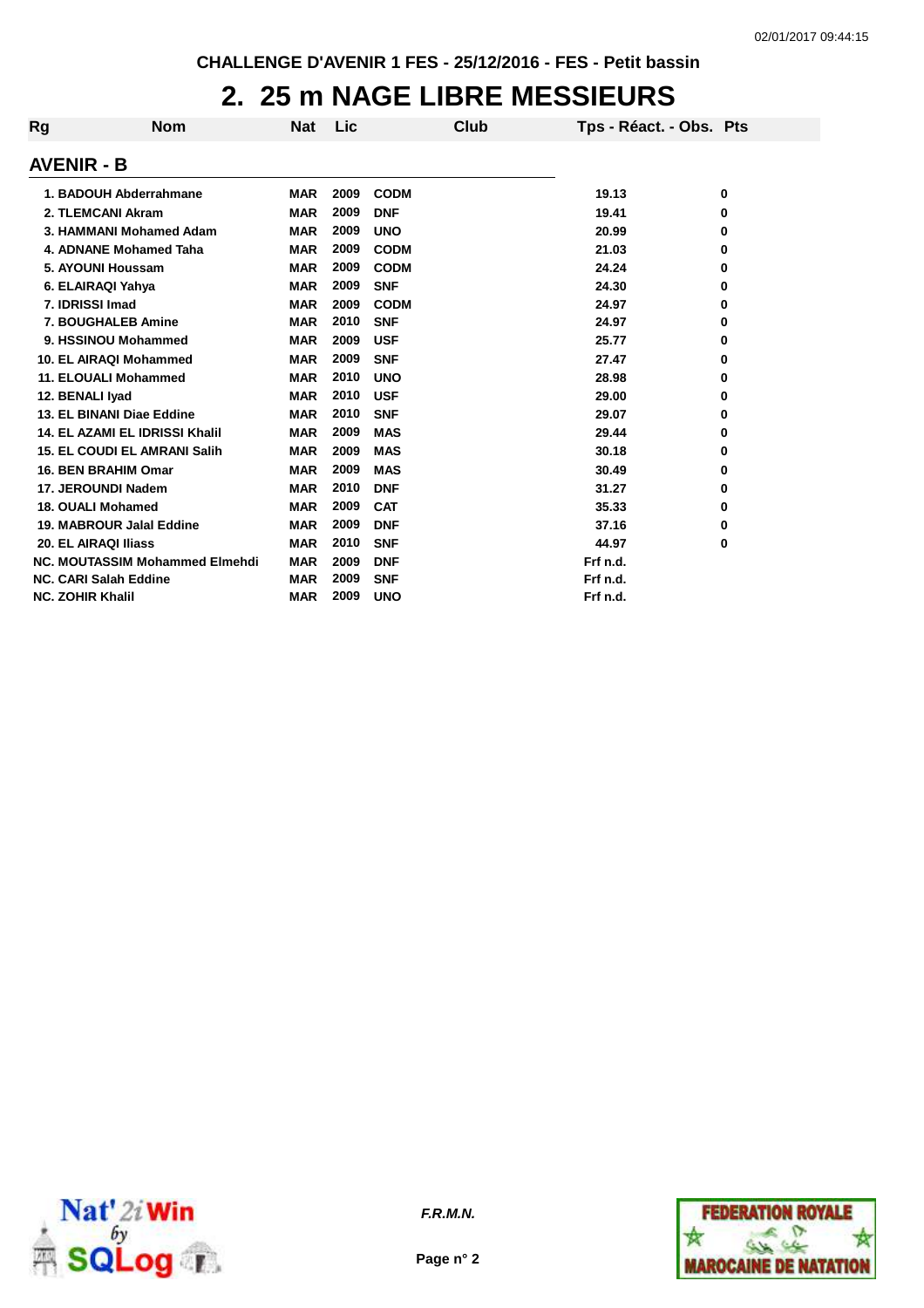## **3. 50 m NAGE LIBRE DAMES**

| Rg         | <b>Nom</b>                    | <b>Nat</b> | <b>Lic</b> | Club        | Tps - Réact. - Obs. Pts |     |
|------------|-------------------------------|------------|------------|-------------|-------------------------|-----|
| AVENIR - A |                               |            |            |             |                         |     |
|            | 1. BOUARGANE Hiba             | <b>MAR</b> | 2008       | <b>CODM</b> | 42.88                   | 169 |
|            | 2. NAMIRI Rim                 | <b>MAR</b> | 2008       | <b>CODM</b> | 44.05                   | 156 |
|            | 3. LYAMANI Hidaya             | <b>MAR</b> | 2008       | <b>CODM</b> | 44.64                   | 150 |
|            | 4. BENMOUMEN Maryam           | <b>MAR</b> | 2008       | <b>CODM</b> | 46.83                   | 130 |
|            | 5. BOUYACOUB Nouha            | <b>MAR</b> | 2008       | <b>CODM</b> | 47.05                   | 128 |
|            | 6. OUENZAR Maroua             | <b>MAR</b> | 2008       | <b>USF</b>  | 47.79                   | 122 |
|            | 7. CHENOUNI Douae             | <b>MAR</b> | 2008       | <b>DNF</b>  | 48.16                   | 119 |
|            | 8. DAICHA Aya                 | <b>MAR</b> | 2008       | <b>CODM</b> | 49.99                   | 106 |
|            | 9. ELMOUNE Rim                | <b>MAR</b> | 2008       | <b>CODM</b> | 51.17                   | 99  |
|            | 10. LEZREK Alae               | <b>MAR</b> | 2008       | <b>CODM</b> | 51.48                   | 97  |
|            | 11. ELHAOUAT Maryam           | <b>MAR</b> | 2008       | <b>SNF</b>  | 51.94                   | 95  |
|            | <b>12. TABERKANT Lina</b>     | <b>MAR</b> | 2008       | <b>SNF</b>  | 53.27                   | 88  |
|            | <b>13. TOUZANI Maroua</b>     | <b>MAR</b> | 2008       | <b>SNF</b>  | 54.91                   | 80  |
|            | <b>14. EL KHABCHI Sara</b>    | <b>MAR</b> | 2008       | <b>DNF</b>  | 55.67                   | 77  |
|            | <b>15. ESSONNI Houda</b>      | <b>MAR</b> | 2008       | <b>CODM</b> | 56.50                   | 74  |
|            | 16. TALBI Romayssae           | <b>MAR</b> | 2008       | <b>CODM</b> | 58.48                   | 66  |
|            | 17. ELALAMI LAHLIMI Ichraq    | <b>MAR</b> | 2008       | <b>SNF</b>  | 1:01.11                 | 58  |
|            | 18. FADILA Zaynab             | <b>MAR</b> | 2008       | <b>SNF</b>  | 1:01.43                 | 57  |
|            | <b>19. BOUTALEB Rim</b>       | <b>MAR</b> | 2008       | <b>MAS</b>  | 1:01.45                 | 57  |
|            | 20. DAKNI Meryem              | <b>MAR</b> | 2008       | <b>USF</b>  | 1:01.95                 | 56  |
|            | 21. EL HAITMY Salma           | <b>MAR</b> | 2008       | <b>USF</b>  | 1:02.56                 | 54  |
|            | 22. LAGHMARI Dina             | <b>MAR</b> | 2008       | <b>DNF</b>  | 1:14.91                 | 31  |
|            | 23. MALIKI Asmae              | <b>MAR</b> | 2008       | <b>SNF</b>  | 1:15.43                 | 31  |
|            | 24. ELOUAQOR Maha             | <b>MAR</b> | 2008       | <b>MAS</b>  | 1:25.88                 | 21  |
|            | <b>NC. MELF Kawtar</b>        | <b>MAR</b> | 2008       | <b>CAT</b>  | Frf n.d.                |     |
|            | <b>NC. RABLA Douha</b>        | <b>MAR</b> | 2008       | <b>MAS</b>  | Frf n.d.                |     |
|            | <b>NC. AIT BOUZID Chaymae</b> | <b>MAR</b> | 2008       | <b>MAS</b>  | Frf n.d.                |     |
|            | <b>NC. TAWHIDI Khawla</b>     | <b>MAR</b> | 2008       | <b>SNF</b>  | Frf n.d.                |     |



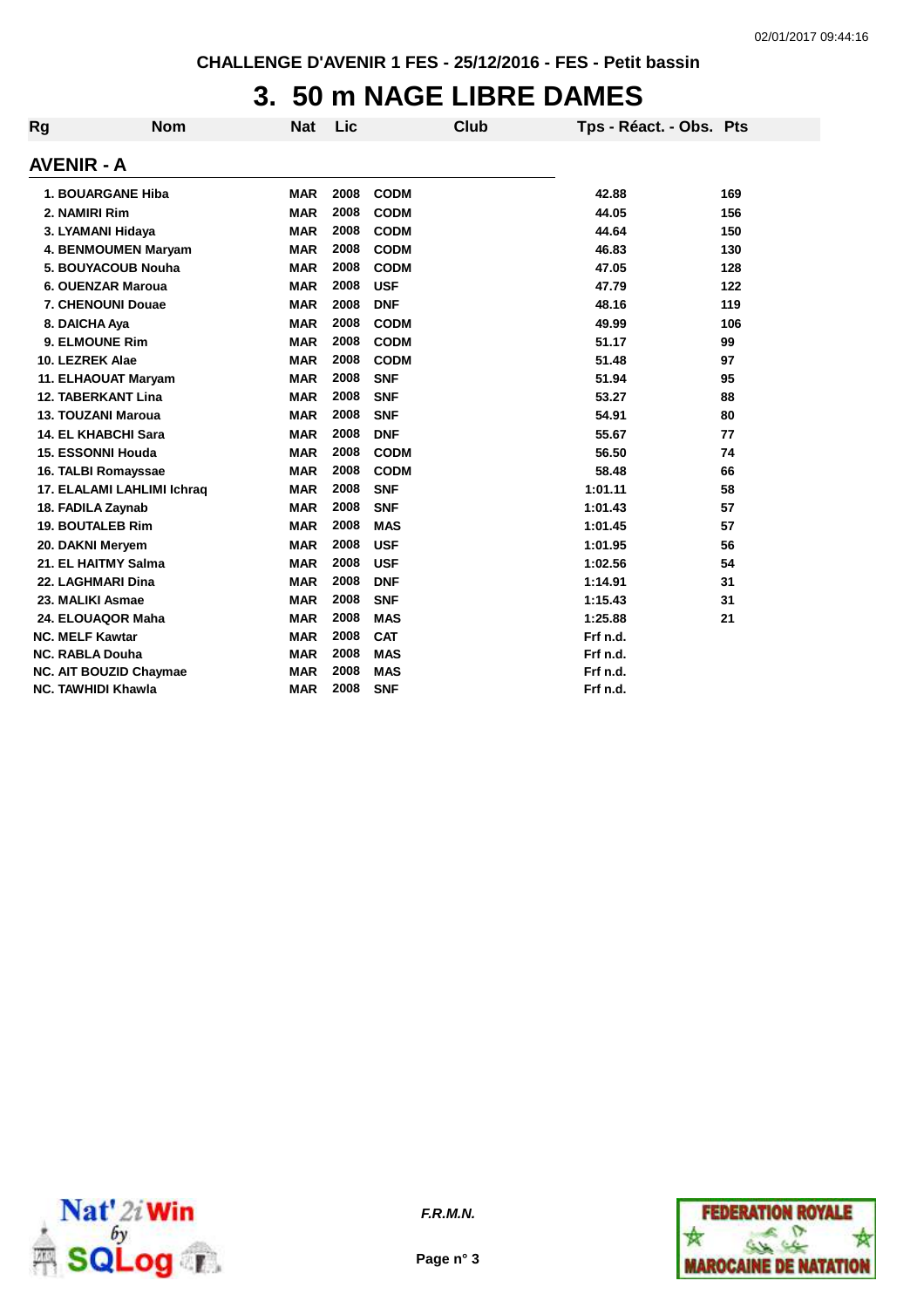#### **4. 50 m NAGE LIBRE MESSIEURS**

| <b>Rg</b> | <b>Nom</b>                        | <b>Nat</b> | Lic  | Club        | Tps - Réact. - Obs. Pts |     |
|-----------|-----------------------------------|------------|------|-------------|-------------------------|-----|
|           | <b>AVENIR - A</b>                 |            |      |             |                         |     |
|           | 1. RHZAL Othmane                  | <b>MAR</b> | 2008 | <b>UNO</b>  | 39.96                   | 143 |
|           | 2. AZIZ ALAOUI Hicham             | MAR        | 2008 | <b>CODM</b> | 40.93                   | 133 |
|           | 3. EL HARRAK Ahmed                | <b>MAR</b> | 2008 | <b>CODM</b> | 40.97                   | 132 |
|           | 4. DEQQAOUI Ibrahim               | <b>MAR</b> | 2008 | <b>USF</b>  | 41.81                   | 125 |
|           | 5. OUBAD Zakariae                 | MAR        | 2008 | <b>CODM</b> | 42.15                   | 122 |
|           | 6. TOUITA Mohamed Amine           | MAR        | 2008 | <b>CODM</b> | 43.55                   | 110 |
|           | 7. LAAMIRI Haitam                 | <b>MAR</b> | 2008 | <b>CODM</b> | 43.95                   | 107 |
|           | 8. DRISSI Driss                   | MAR        | 2008 | <b>SNF</b>  | 44.82                   | 101 |
|           | 9. CHEKKORI Yassine               | <b>MAR</b> | 2008 | <b>SNF</b>  | 46.41                   | 91  |
|           | 10. DAKIR Mohammed Anas           | <b>MAR</b> | 2008 | <b>USF</b>  | 47.90                   | 83  |
|           | 11. NAJI Jad                      | <b>MAR</b> | 2008 | <b>CODM</b> | 48.38                   | 80  |
|           | 12. BERRAHOUANI Mossaab           | <b>MAR</b> | 2008 | <b>CODM</b> | 50.69                   | 70  |
|           | <b>13. SQUALI KADIMI Hamza</b>    | <b>MAR</b> | 2008 | <b>USF</b>  | 51.41                   | 67  |
|           | 14. CHEBAT Alae Eddine            | <b>MAR</b> | 2008 | <b>SNF</b>  | 51.48                   | 67  |
|           | <b>15. ANNAHEID Chihab Eddine</b> | <b>MAR</b> | 2008 | <b>DNF</b>  | 51.78                   | 65  |
|           | 16. RAMI Islam                    | <b>MAR</b> | 2008 | <b>SNF</b>  | 51.83                   | 65  |
|           | <b>17. HALLOUCH Nizar</b>         | MAR        | 2008 | <b>DNF</b>  | 52.21                   | 64  |
|           | <b>18. MOUTIA Ismail</b>          | <b>MAR</b> | 2008 | <b>USF</b>  | 53.58                   | 59  |
|           | 19. MOUTHIF Mohammed              | <b>MAR</b> | 2008 | <b>USF</b>  | 54.75                   | 55  |
|           | 20. LAKHAL Abdennour              | MAR        | 2008 | <b>CODM</b> | 55.78                   | 52  |
|           | 21. BENSLIMANE Ghali              | <b>MAR</b> | 2008 | <b>DNF</b>  | 57.19                   | 48  |
|           | 22. BOUYAHYAOUI Abdelghani        | <b>MAR</b> | 2008 | <b>CODM</b> | 58.69                   | 45  |
|           | 23. AHMIDDOUCHE Mohammed          | MAR        | 2008 | <b>CODM</b> | 58.90                   | 44  |
|           | 24. HOUITE Youssef                | <b>MAR</b> | 2008 | <b>USF</b>  | 59.84                   | 42  |
|           | 25. HAOUATI Salah Eddine          | <b>MAR</b> | 2008 | <b>USF</b>  | 1:02.35                 | 37  |
|           | 26. MIMI LAHLOU Mohamed           | MAR        | 2008 | <b>MAS</b>  | 1:03.26                 | 36  |
|           | 27. QARQACH Mohamed Jad           | <b>MAR</b> | 2008 | <b>CAT</b>  | 1:06.55                 | 31  |
|           | <b>NC. NEJJARI Othmane</b>        | <b>MAR</b> | 2008 | <b>MAS</b>  | Frf n.d.                |     |
|           | <b>NC. AMRANI IIyas</b>           | <b>MAR</b> | 2008 | <b>MAS</b>  | Frf n.d.                |     |
|           | <b>NC. ECHCHARIF Akram</b>        | <b>MAR</b> | 2008 | <b>CODM</b> | Frf n.d.                |     |
|           | <b>NC. LEMRANI Ayman</b>          | MAR        | 2008 | <b>CODM</b> | Frf n.d.                |     |
|           | <b>NC. KASSIR Youssef</b>         | <b>MAR</b> | 2008 | <b>MAS</b>  | Dsq FD                  | 0   |



**Page n° 4**

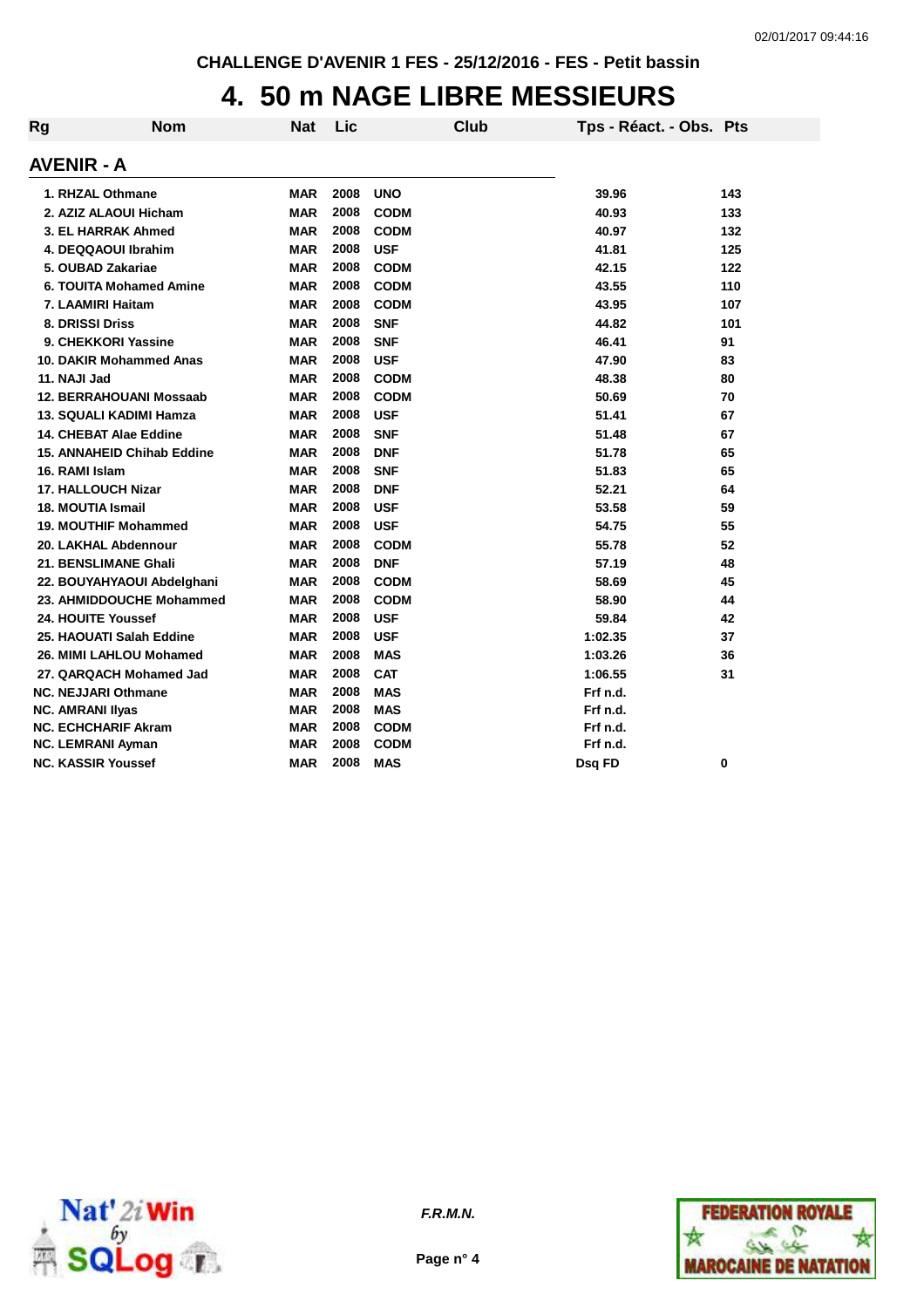# **5. 25 m DOS DAMES**

| Rg                | <b>Nom</b>                  | <b>Nat</b> | Lic  | Club        | Tps - Réact. - Obs. Pts |   |
|-------------------|-----------------------------|------------|------|-------------|-------------------------|---|
| <b>AVENIR - B</b> |                             |            |      |             |                         |   |
|                   | 1. BOUAZIZ Hajar            | <b>MAR</b> | 2009 | <b>MAS</b>  | 23.27                   | 0 |
|                   | 2. KHARKHACH Salma          | <b>MAR</b> | 2009 | <b>USF</b>  | 25.44                   | 0 |
|                   | 3. ELBOUHASSANI Hafsa       | <b>MAR</b> | 2009 | <b>CODM</b> | 25.73                   | 0 |
|                   | 4. BARRADA Youssra          | <b>MAR</b> | 2009 | <b>USF</b>  | 27.22                   | 0 |
|                   | 5. AMRAOUI Hajar            | <b>MAR</b> | 2009 | <b>MCO</b>  | 27.23                   | 0 |
|                   | 6. ZOUITEN Zaynab Aesha     | <b>MAR</b> | 2009 | <b>MAS</b>  | 27.28                   | 0 |
|                   | 7. JEDOUANE Khadija         | <b>MAR</b> | 2009 | <b>CODM</b> | 27.58                   | 0 |
|                   | 8. KHASSAL Yasmine          | MAR        | 2009 | <b>USF</b>  | 27.71                   | 0 |
|                   | 9. SELLAKH Alae             | <b>MAR</b> | 2009 | <b>MCO</b>  | 28.26                   | 0 |
|                   | 10. KADRI Malak             | <b>MAR</b> | 2009 | <b>SNF</b>  | 28.39                   | 0 |
|                   | 11. HARCHA Safia            | <b>MAR</b> | 2010 | <b>CODM</b> | 29.09                   | 0 |
|                   | 12. BOUZAROUATA Kenza       | <b>MAR</b> | 2009 | <b>CODM</b> | 29.31                   | 0 |
|                   | 13. BOUHALI Aya             | <b>MAR</b> | 2009 | <b>USF</b>  | 29.50                   | 0 |
|                   | <b>14. BOUHEZZA Sirine</b>  | <b>MAR</b> | 2009 | <b>SNF</b>  | 29.84                   | 0 |
|                   | 15. BARAKA Kenza            | <b>MAR</b> | 2009 | <b>CODM</b> | 30.65                   | 0 |
|                   | <b>15. BELRHITI Chaimae</b> | <b>MAR</b> | 2009 | <b>CODM</b> | 30.65                   | 0 |
|                   | 17. ESSABIR Hidaya          | <b>MAR</b> | 2009 | <b>USF</b>  | 31.56                   | 0 |
|                   | <b>18. FAHFOUHI Mouna</b>   | <b>MAR</b> | 2009 | <b>SNF</b>  | 31.73                   | 0 |
|                   | 19. MOUDDEN Maryam          | <b>MAR</b> | 2009 | <b>CODM</b> | 31.82                   | 0 |
|                   | 20. KOJMANE Aya             | <b>MAR</b> | 2010 | <b>CODM</b> | 32.48                   | 0 |
|                   | 21. BELMEKKI Sara           | <b>MAR</b> | 2009 | <b>CODM</b> | 32.92                   | 0 |
|                   | 22. KADRI Ghita             | <b>MAR</b> | 2010 | <b>SNF</b>  | 33.12                   | 0 |
|                   | 23. BOUGARSSA Hiba          | <b>MAR</b> | 2009 | <b>CODM</b> | 35.12                   | 0 |
|                   | 24. BADIS Nada              | <b>MAR</b> | 2010 | <b>SNF</b>  | 36.35                   | 0 |
| 25. SAIDI Sara    |                             | <b>MAR</b> | 2010 | <b>SNF</b>  | 36.53                   | 0 |
|                   | 26. NAOUI Hajar             | <b>MAR</b> | 2009 | <b>SNF</b>  | 37.69                   | 0 |
|                   | 27. HMAMOUCHI Sara          | <b>MAR</b> | 2009 | <b>DNF</b>  | 40.26                   | 0 |
|                   | <b>NC. ELYOUSFI Sirine</b>  | <b>MAR</b> | 2009 | <b>CODM</b> | Dsq FD                  | 0 |
|                   | <b>NC. AYACH Rahma Inas</b> | <b>MAR</b> | 2010 | <b>CAT</b>  | Disqual.                | 0 |
|                   | <b>NC. GUETTAB Rihab</b>    | <b>MAR</b> | 2009 | <b>USF</b>  | Disqual.                | 0 |



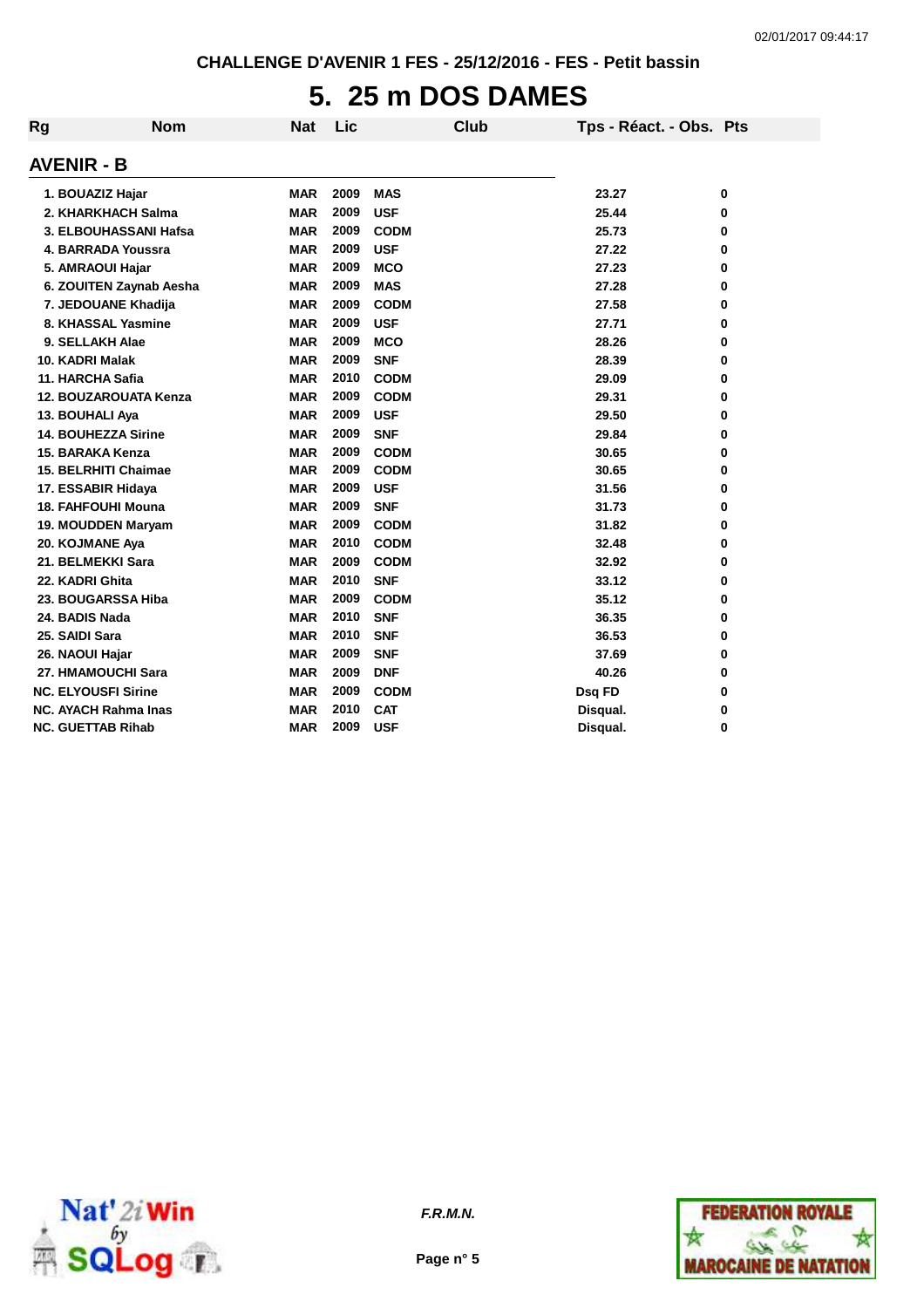### **6. 25 m DOS MESSIEURS**

| Rg                           | <b>Nom</b>                          | Nat        | <b>Lic</b> | Club        | Tps - Réact. - Obs. Pts |   |
|------------------------------|-------------------------------------|------------|------------|-------------|-------------------------|---|
| <b>AVENIR - B</b>            |                                     |            |            |             |                         |   |
|                              | 1. ADNANE Mohamed Taha              | <b>MAR</b> | 2009       | <b>CODM</b> | 24.73                   | 0 |
|                              | 2. HAMMANI Mohamed Adam             | <b>MAR</b> | 2009       | <b>UNO</b>  | 26.54                   | 0 |
| 3. BENALI Iyad               |                                     | <b>MAR</b> | 2010       | <b>USF</b>  | 29.69                   | 0 |
|                              | 4. AYOUNI Houssam                   | <b>MAR</b> | 2009       | <b>CODM</b> | 29.75                   | 0 |
|                              | 5. HSSINOU Mohammed                 | <b>MAR</b> | 2009       | <b>USF</b>  | 30.41                   | 0 |
| 6. IDRISSI Imad              |                                     | <b>MAR</b> | 2009       | <b>CODM</b> | 30.52                   | 0 |
|                              | <b>7. BOUGHALEB Amine</b>           | <b>MAR</b> | 2010       | <b>SNF</b>  | 33.09                   | 0 |
|                              | 8. EL BINANI Diae Eddine            | <b>MAR</b> | 2010       | <b>SNF</b>  | 34.80                   | 0 |
| 9. ELAIRAQI Yahya            |                                     | <b>MAR</b> | 2009       | <b>SNF</b>  | 35.95                   | 0 |
|                              | 10. BEN BRAHIM Omar                 | <b>MAR</b> | 2009       | <b>MAS</b>  | 36.02                   | 0 |
|                              | 11. EL AZAMI EL IDRISSI Khalil      | <b>MAR</b> | 2009       | <b>MAS</b>  | 37.12                   | 0 |
|                              | <b>12. EL COUDI EL AMRANI Salih</b> | <b>MAR</b> | 2009       | <b>MAS</b>  | 38.80                   | 0 |
| 13. EL AIRAQI Iliass         |                                     | <b>MAR</b> | 2010       | <b>SNF</b>  | 48.88                   | 0 |
| <b>NC. CARI Salah Eddine</b> |                                     | <b>MAR</b> | 2009       | <b>SNF</b>  | Frf n.d.                |   |
| <b>NC. ZOHIR Khalil</b>      |                                     | <b>MAR</b> | 2009       | <b>UNO</b>  | Frf n.d.                |   |
|                              | <b>NC. ELOUALI Mohammed</b>         | <b>MAR</b> | 2010       | <b>UNO</b>  | Disqual.                | 0 |



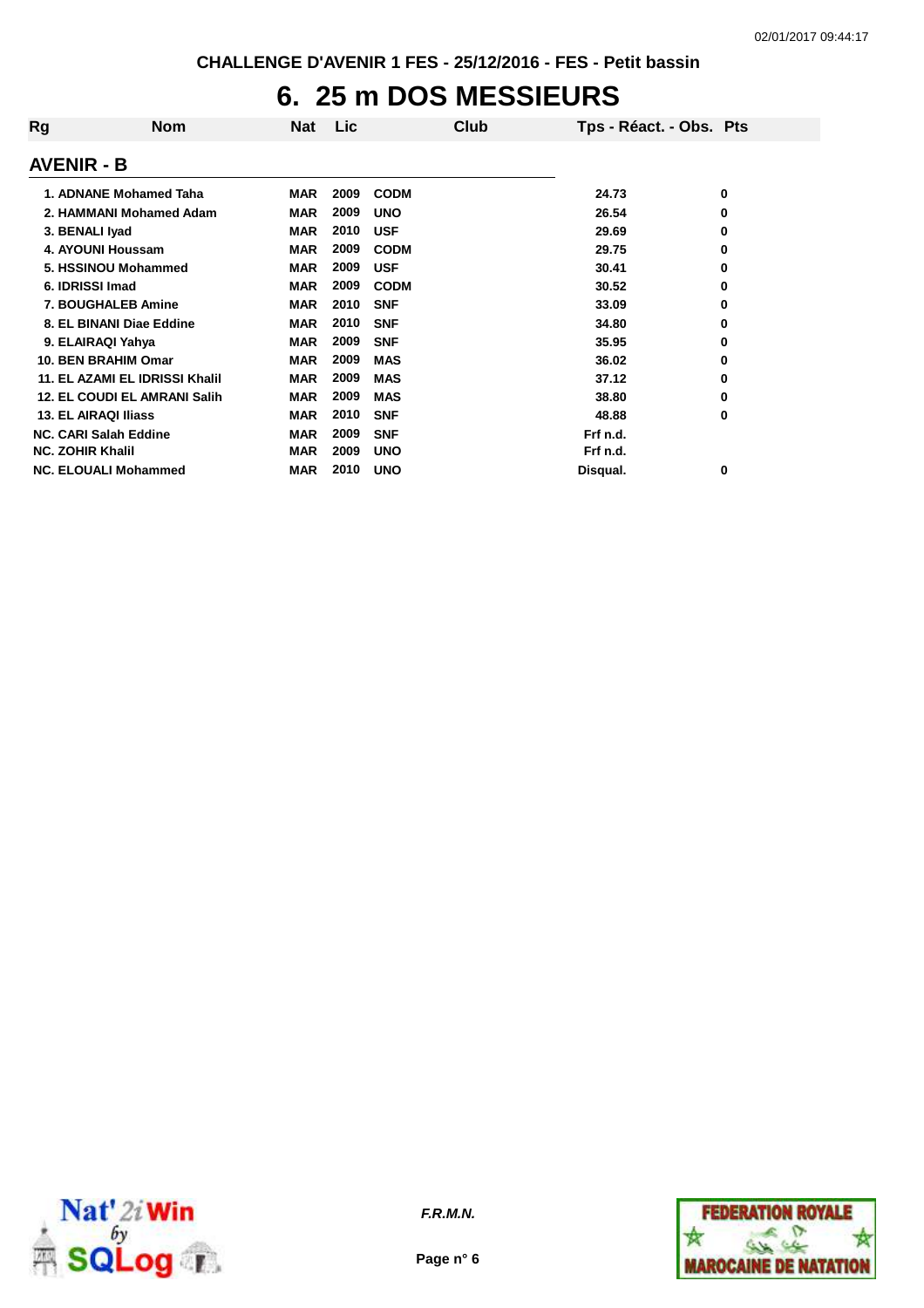## **7. 50 m DOS DAMES**

| Rg                      | <b>Nom</b>                    | Nat        | Lic  | Club        | Tps - Réact. - Obs. Pts |     |
|-------------------------|-------------------------------|------------|------|-------------|-------------------------|-----|
| <b>AVENIR - A</b>       |                               |            |      |             |                         |     |
| 1. NAMIRI Rim           |                               | <b>MAR</b> | 2008 | <b>CODM</b> | 50.88                   | 150 |
| 2. ISMAILI Malak        |                               | <b>MAR</b> | 2008 | <b>CODM</b> | 51.70                   | 143 |
|                         | <b>3. TABERKANT Lina</b>      | <b>MAR</b> | 2008 | <b>SNF</b>  | 56.32                   | 110 |
|                         | 4. BOUYACOUB Nouha            | <b>MAR</b> | 2008 | <b>CODM</b> | 56.45                   | 110 |
|                         | 5. OUENZAR Maroua             | <b>MAR</b> | 2008 | <b>USF</b>  | 58.68                   | 98  |
|                         | 6. TALBI Romayssae            | <b>MAR</b> | 2008 | <b>CODM</b> | 59.29                   | 95  |
|                         | 7. CHENOUNI Douae             | <b>MAR</b> | 2008 | <b>DNF</b>  | 59.75                   | 92  |
|                         | 8. ELMOUNE Rim                | <b>MAR</b> | 2008 | <b>CODM</b> | 1:01.72                 | 84  |
|                         | 9. DAKNI Meryem               | <b>MAR</b> | 2008 | <b>USF</b>  | 1:07.49                 | 64  |
| 10. FADILA Zaynab       |                               | <b>MAR</b> | 2008 | <b>SNF</b>  | 1:09.48                 | 59  |
|                         | 11. EL HAITMY Salma           | <b>MAR</b> | 2008 | <b>USF</b>  | 1:09.57                 | 58  |
|                         | 12. ELALAMI LAHLIMI Ichraq    | <b>MAR</b> | 2008 | <b>SNF</b>  | 1:11.22                 | 54  |
| 13. MALIKI Asmae        |                               | <b>MAR</b> | 2008 | <b>SNF</b>  | 1:13.06                 | 50  |
| <b>NC. RABLA Douha</b>  |                               | <b>MAR</b> | 2008 | <b>MAS</b>  | Frf n.d.                |     |
|                         | <b>NC. AIT BOUZID Chaymae</b> | <b>MAR</b> | 2008 | <b>MAS</b>  | Frf n.d.                |     |
|                         | <b>NC. TAWHIDI Khawla</b>     | <b>MAR</b> | 2008 | <b>SNF</b>  | Frf n.d.                |     |
| <b>NC. BOUTALEB Rim</b> |                               | <b>MAR</b> | 2008 | <b>MAS</b>  | <b>\bandon</b>          | 0   |
|                         | <b>NC. BOUARGANE Hiba</b>     | <b>MAR</b> | 2008 | <b>CODM</b> | Dsg VI                  | 0   |



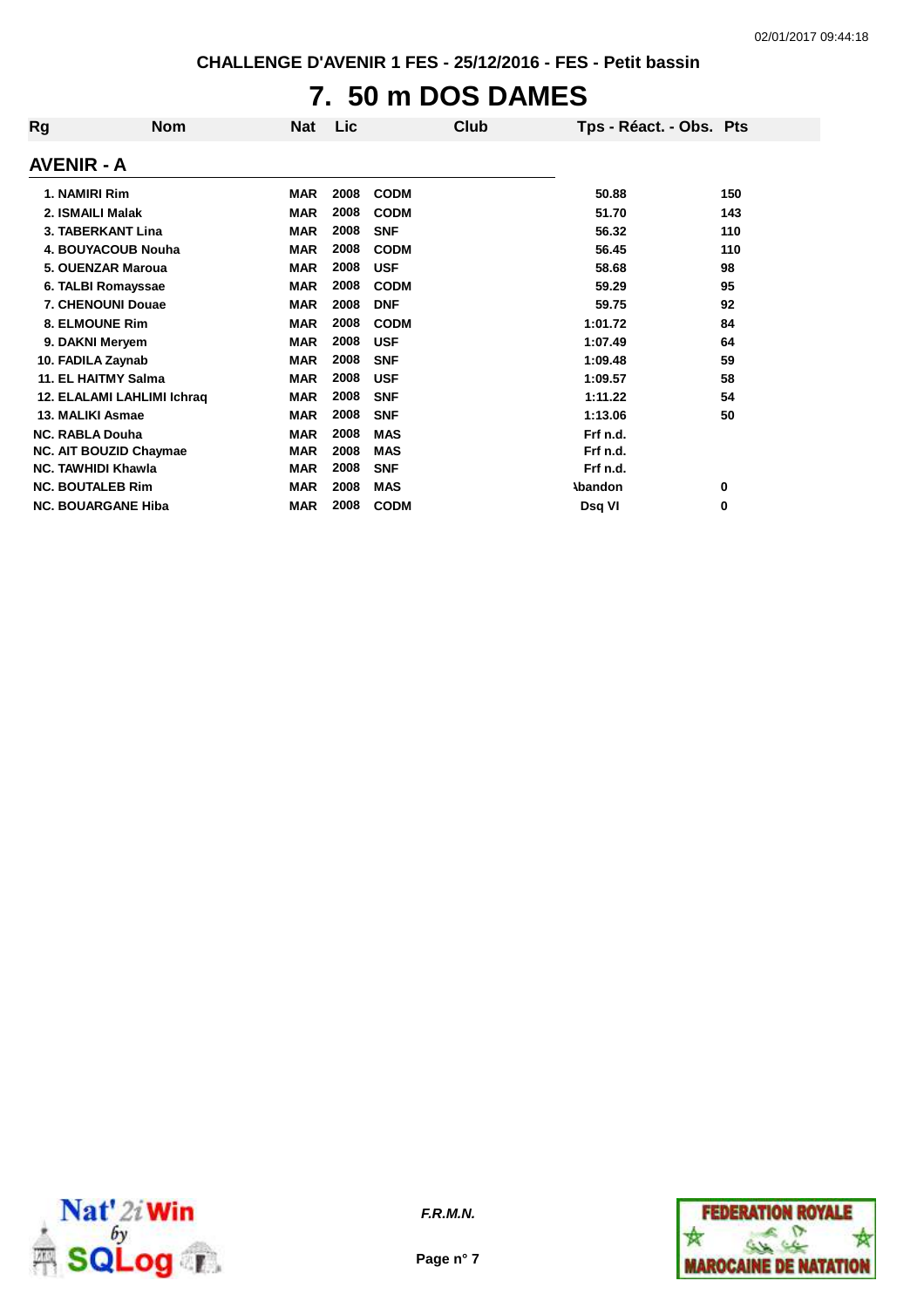### **8. 50 m DOS MESSIEURS**

| Rg                               | <b>Nom</b> | <b>Nat</b> | Lic  | Club        | Tps - Réact. - Obs. Pts |     |
|----------------------------------|------------|------------|------|-------------|-------------------------|-----|
| <b>AVENIR - A</b>                |            |            |      |             |                         |     |
| 1. AZIZ ALAOUI Hicham            |            | <b>MAR</b> | 2008 | <b>CODM</b> | 48.56                   | 121 |
| 2. TOUITA Mohamed Amine          |            | <b>MAR</b> | 2008 | <b>CODM</b> | 51.19                   | 103 |
| 3. DEQQAOUI Ibrahim              |            | <b>MAR</b> | 2008 | <b>USF</b>  | 51.85                   | 99  |
| 4. OUBAD Zakariae                |            | <b>MAR</b> | 2008 | <b>CODM</b> | 52.14                   | 98  |
| 5. BERRAHOUANI Mossaab           |            | <b>MAR</b> | 2008 | <b>CODM</b> | 52.18                   | 97  |
| 6. LAAMIRI Haitam                |            | <b>MAR</b> | 2008 | <b>CODM</b> | 52.25                   | 97  |
| 7. DAKIR Mohammed Anas           |            | <b>MAR</b> | 2008 | <b>USF</b>  | 55.69                   | 80  |
| 8. NAJI Jad                      |            | <b>MAR</b> | 2008 | <b>CODM</b> | 58.22                   | 70  |
| 9. ANNAHEID Chihab Eddine        |            | <b>MAR</b> | 2008 | <b>DNF</b>  | 1:00.60                 | 62  |
| <b>10. LAKHAL Abdennour</b>      |            | <b>MAR</b> | 2008 | <b>CODM</b> | 1:02.46                 | 57  |
| 11. MOUTIA Ismail                |            | <b>MAR</b> | 2008 | <b>USF</b>  | 1:04.52                 | 51  |
| <b>12. SQUALI KADIMI Hamza</b>   |            | <b>MAR</b> | 2008 | <b>USF</b>  | 1:07.30                 | 45  |
| 13. MIMI LAHLOU Mohamed          |            | <b>MAR</b> | 2008 | <b>MAS</b>  | 1:14.98                 | 32  |
| <b>14. HOUITE Youssef</b>        |            | <b>MAR</b> | 2008 | <b>USF</b>  | 1:18.22                 | 29  |
| <b>NC. LEMRANI Ayman</b>         |            | <b>MAR</b> | 2008 | <b>CODM</b> | Frf n.d.                |     |
| <b>NC. MHAMMEDI ALAOUI Mehdi</b> |            | <b>MAR</b> | 2008 | <b>DNF</b>  | Dsq FD                  | 0   |
| <b>NC. RHZAL Othmane</b>         |            | <b>MAR</b> | 2008 | <b>UNO</b>  | Dsq FD                  | 0   |
| <b>NC. HAOUATI Salah Eddine</b>  |            | <b>MAR</b> | 2008 | <b>USF</b>  | Dsq VI                  | 0   |
| <b>NC. HALLOUCH Nizar</b>        |            | <b>MAR</b> | 2008 | <b>DNF</b>  | Dsq NI                  | 0   |
| NC. BOUYAHYAOUI Abdelghani       |            | <b>MAR</b> | 2008 | <b>CODM</b> | Disqual.                | 0   |
| <b>NC. MOUTHIF Mohammed</b>      |            | <b>MAR</b> | 2008 | <b>USF</b>  | Disqual.                | 0   |



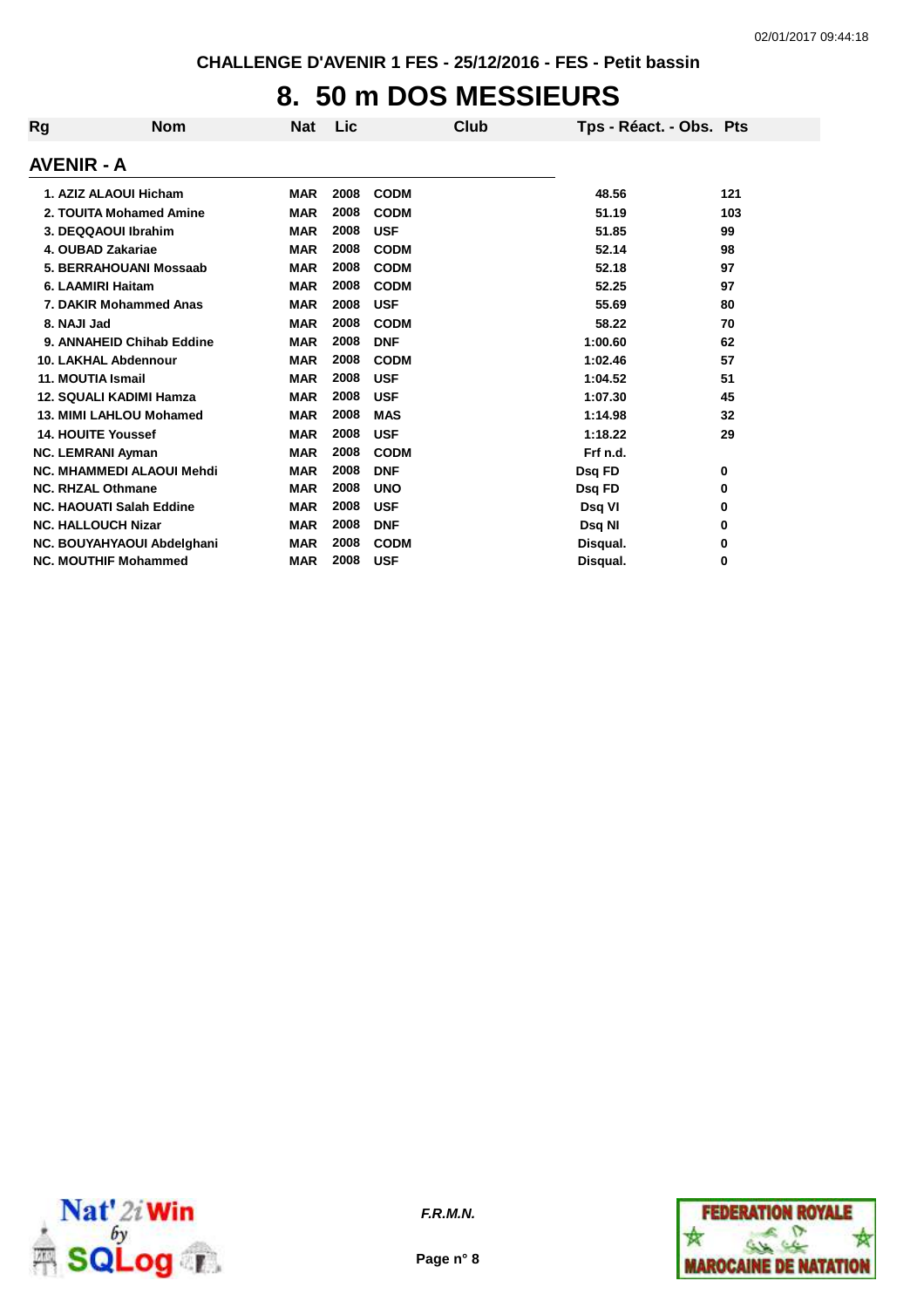## **9. 25 m BRASSE DAMES**

| Rg                          | Nom | <b>Nat</b> | <b>Lic</b> |             | Club | Tps - Réact. - Obs. Pts |          |
|-----------------------------|-----|------------|------------|-------------|------|-------------------------|----------|
| <b>AVENIR - B</b>           |     |            |            |             |      |                         |          |
| 1. FILALI Kenza             |     | MAR        | 2009       | <b>DNF</b>  |      | 31.22                   | 0        |
| 2. BOALLAL Khaoula          |     | <b>MAR</b> | 2009       | <b>CODM</b> |      | 32.02                   | 0        |
| 3. EL BOURAQADI Alae        |     | <b>MAR</b> | 2009       | <b>CAT</b>  |      | 33.61                   | $\bf{0}$ |
| 4. ABID Alae                |     | <b>MAR</b> | 2009       | CAT         |      | 45.63                   | 0        |
| <b>NC. AYACH Rahma Inas</b> |     | <b>MAR</b> | 2010       | CAT         |      | Dsg NI                  | 0        |



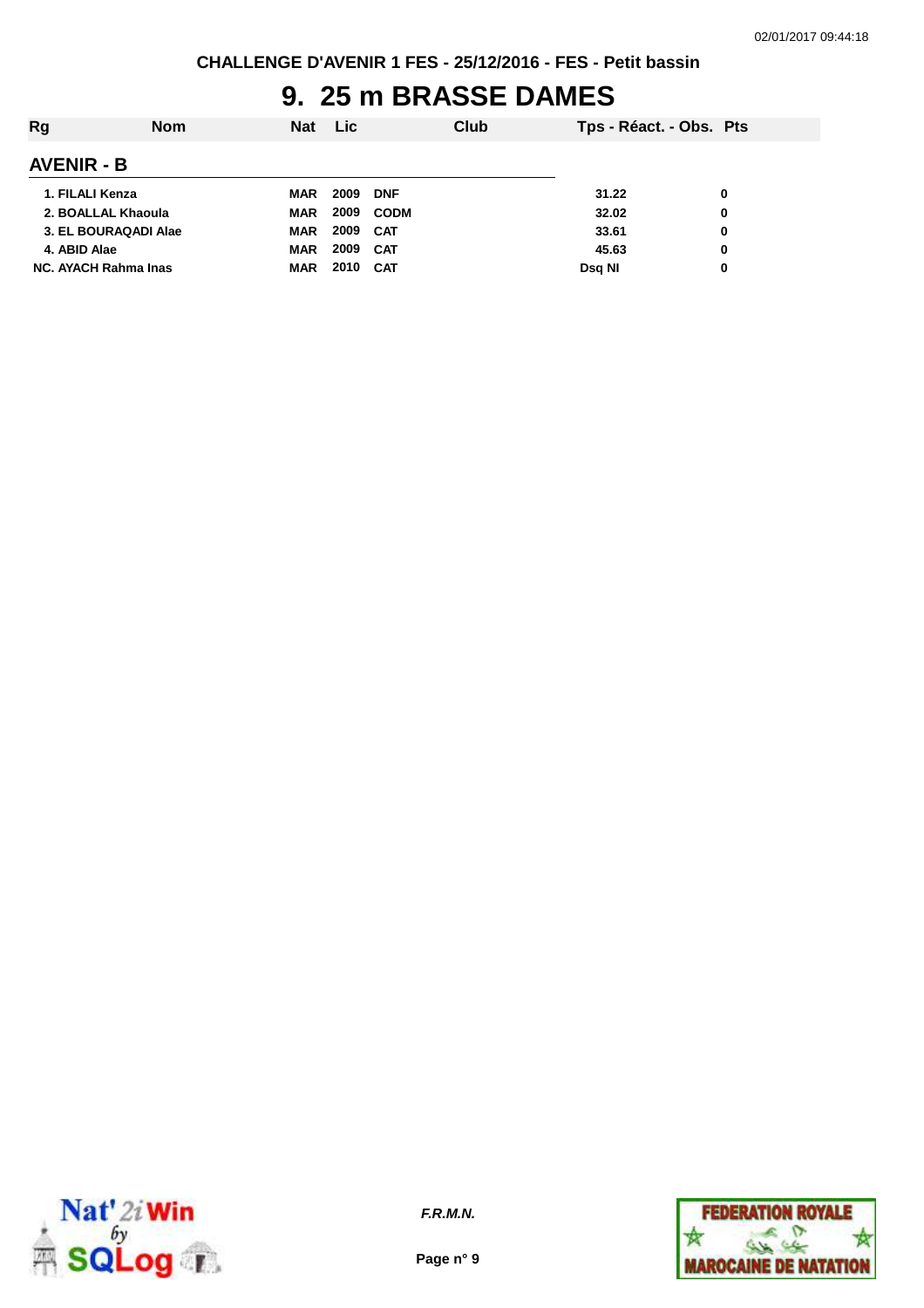#### **10. 25 m BRASSE MESSIEURS**

| Rg                      | Nom | <b>Nat</b> | Lic  |             | Club | Tps - Réact. - Obs. Pts |   |
|-------------------------|-----|------------|------|-------------|------|-------------------------|---|
| <b>AVENIR - B</b>       |     |            |      |             |      |                         |   |
| 1. TLEMCANI Akram       |     | <b>MAR</b> | 2009 | <b>DNF</b>  |      | 25.55                   | 0 |
| 2. EL AIRAQI Mohammed   |     | <b>MAR</b> | 2009 | <b>SNF</b>  |      | 34.84                   | 0 |
| 3. OUALI Mohamed        |     | <b>MAR</b> | 2009 | <b>CAT</b>  |      | 42.58                   | 0 |
| NC. BADOUH Abderrahmane |     | <b>MAR</b> | 2009 | <b>CODM</b> |      | Dsg NI                  | 0 |



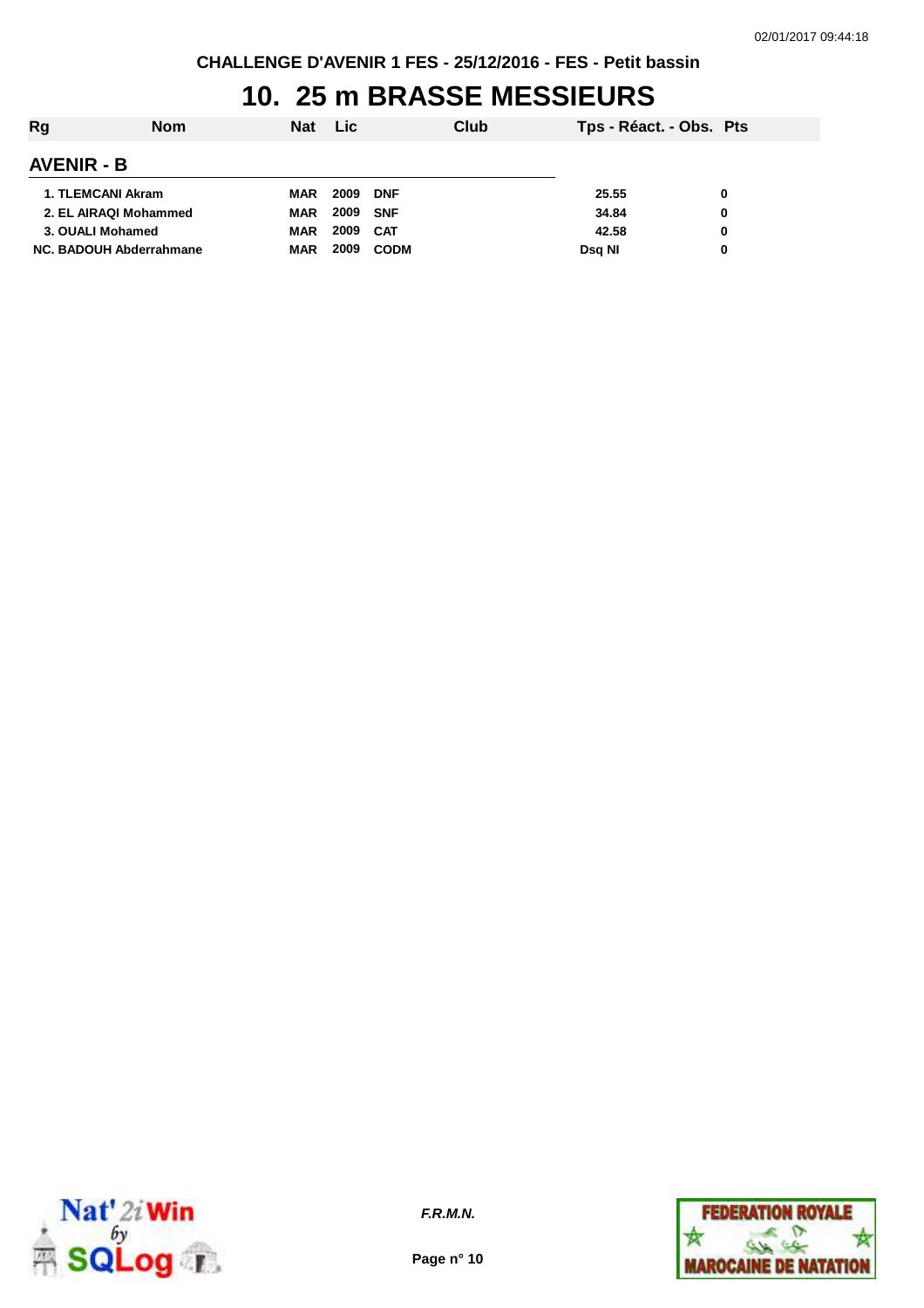### **11. 50 m BRASSE DAMES**

| Rg                     | <b>Nom</b>          | <b>Nat</b> | <b>Lic</b> | Club        | Tps - Réact. - Obs. Pts |     |
|------------------------|---------------------|------------|------------|-------------|-------------------------|-----|
| <b>AVENIR - A</b>      |                     |            |            |             |                         |     |
| 1. ISMAILI Malak       |                     | <b>MAR</b> | 2008       | <b>CODM</b> | 58.84                   | 130 |
|                        | 2. BENMOUMEN Maryam | <b>MAR</b> | 2008       | <b>CODM</b> | 1:00.96                 | 117 |
| 3. LYAMANI Hidaya      |                     | <b>MAR</b> | 2008       | <b>CODM</b> | 1:01.27                 | 115 |
| 4. DAICHA Aya          |                     | <b>MAR</b> | 2008       | <b>CODM</b> | 1:03.21                 | 105 |
|                        | 5. EL KHABCHI Sara  | <b>MAR</b> | 2008       | <b>DNF</b>  | 1:06.30                 | 91  |
|                        | 6. ELHAOUAT Maryam  | <b>MAR</b> | 2008       | <b>SNF</b>  | 1:06.61                 | 89  |
|                        | 7. ESSONNI Houda    | <b>MAR</b> | 2008       | <b>CODM</b> | 1:10.02                 | 77  |
|                        | 8. TOUZANI Maroua   | <b>MAR</b> | 2008       | <b>SNF</b>  | 1:22.62                 | 47  |
| <b>NC. MELF Kawtar</b> |                     | <b>MAR</b> | 2008       | <b>CAT</b>  | Frf n.d.                |     |
| <b>NC. LEZREK Alae</b> |                     | <b>MAR</b> | 2008       | <b>CODM</b> | Disqual.                | 0   |



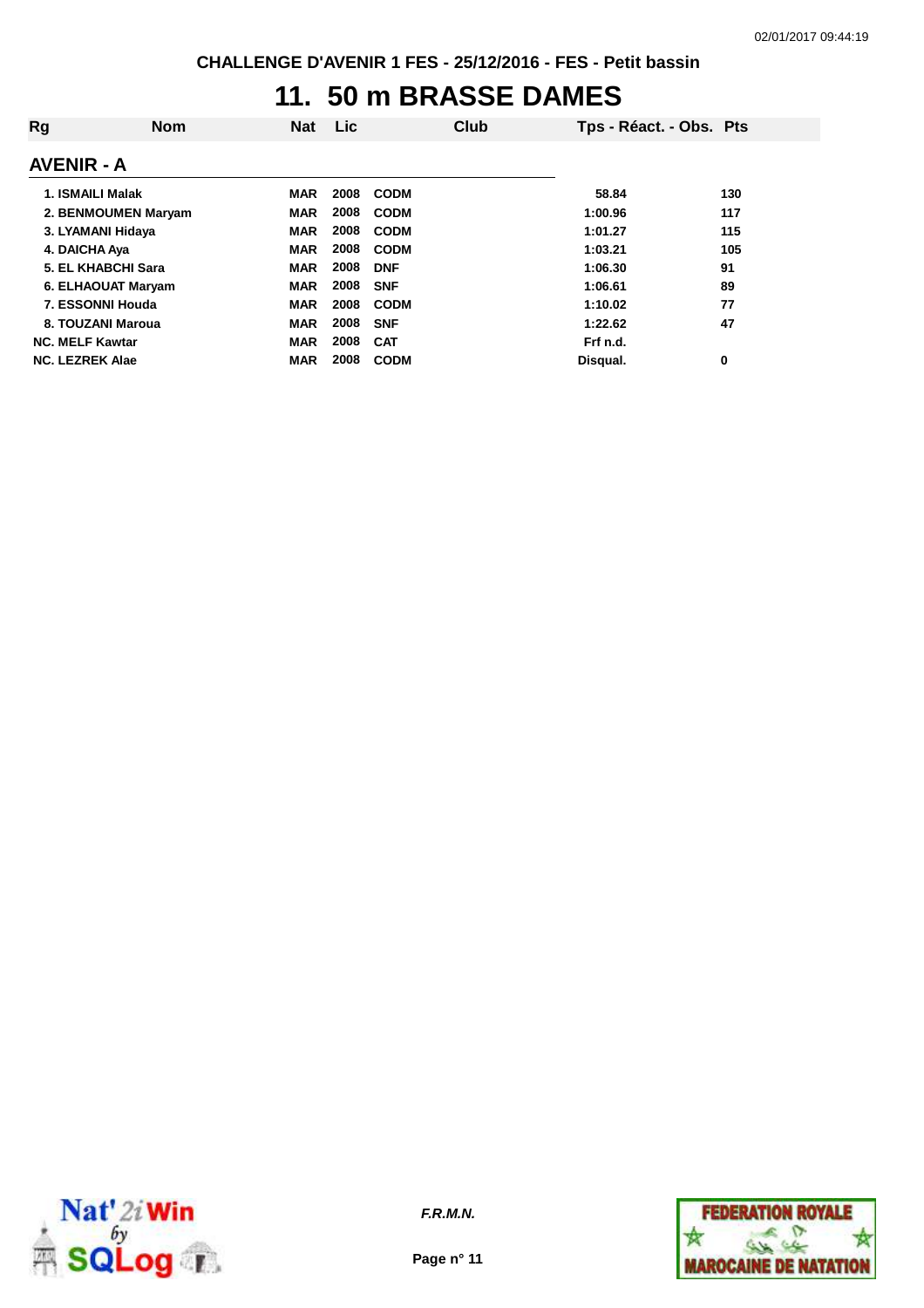### **12. 50 m BRASSE MESSIEURS**

| Rg                | <b>Nom</b>                 | <b>Nat</b> | <b>Lic</b> | <b>Club</b> | Tps - Réact. - Obs. Pts |     |
|-------------------|----------------------------|------------|------------|-------------|-------------------------|-----|
| <b>AVENIR - A</b> |                            |            |            |             |                         |     |
|                   | 1. EL HARRAK Ahmed         | MAR        | 2008       | <b>CODM</b> | 56.95                   | 102 |
|                   | 2. MHAMMEDI ALAOUI Mehdi   | <b>MAR</b> | 2008       | <b>DNF</b>  | 59.45                   | 90  |
| 3. DRISSI Driss   |                            | <b>MAR</b> | 2008       | <b>SNF</b>  | 1:01.27                 | 82  |
|                   | 4. CHEKKORI Yassine        | <b>MAR</b> | 2008       | <b>SNF</b>  | 1:05.52                 | 67  |
|                   | 5. AHMIDDOUCHE Mohammed    | <b>MAR</b> | 2008       | <b>CODM</b> | 1:07.09                 | 62  |
|                   | 6. CHEBAT Alae Eddine      | <b>MAR</b> | 2008       | <b>SNF</b>  | 1:07.89                 | 60  |
| 7. RAMI Islam     |                            | <b>MAR</b> | 2008       | <b>SNF</b>  | 1:22.08                 | 34  |
|                   | <b>NC. ECHCHARIF Akram</b> | <b>MAR</b> | 2008       | <b>CODM</b> | Frf n.d.                |     |
|                   | NC. QARQACH Mohamed Jad    | <b>MAR</b> | 2008       | <b>CAT</b>  | Dsa VI                  | 0   |



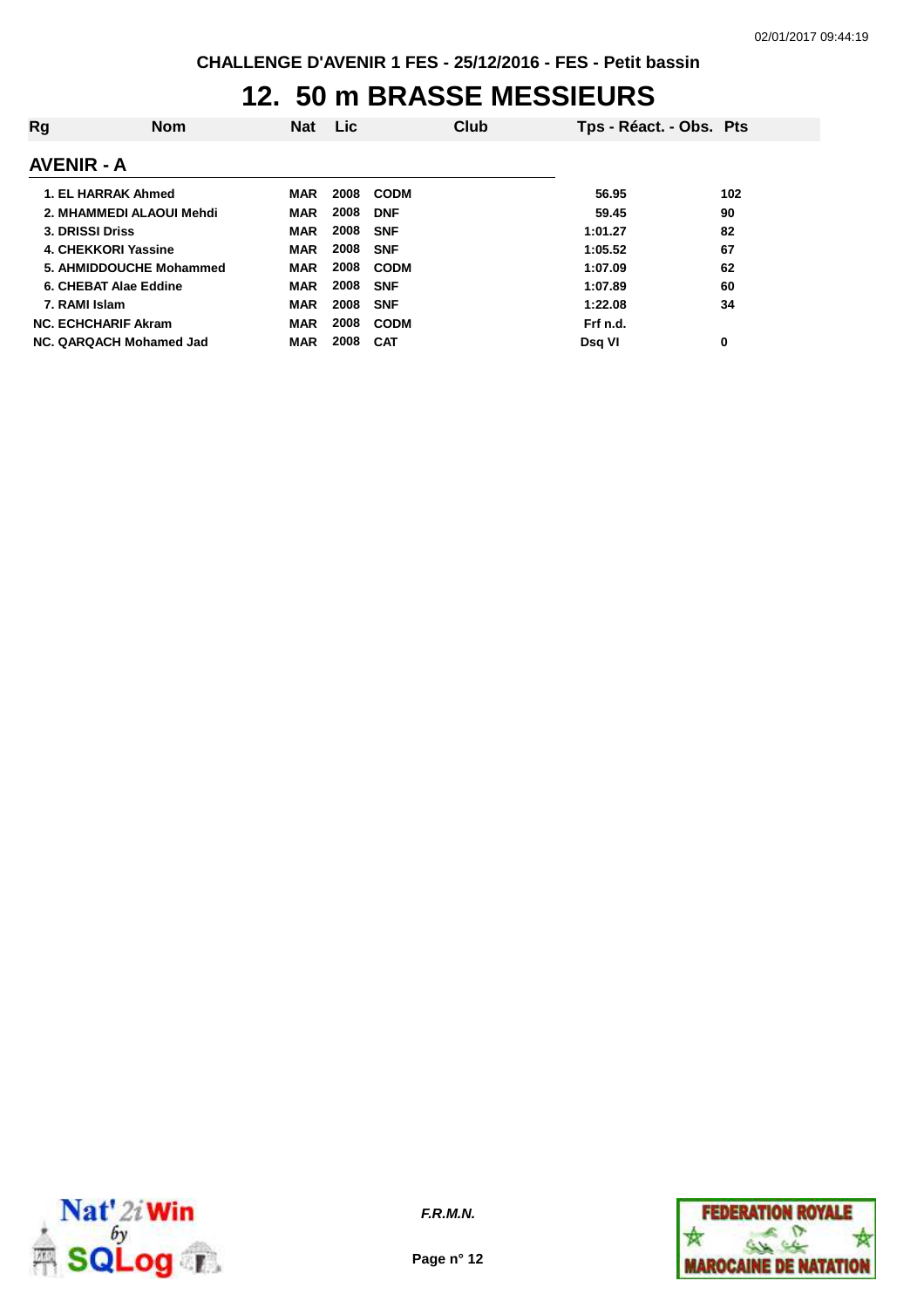### **13. 4 x 25 m NAGE LIBRE DAMES**

| Rg                      | <b>Nom</b>                | <b>Nat</b> | Lic  |             | Club | Tps - Réact. - Obs. Pts |   |
|-------------------------|---------------------------|------------|------|-------------|------|-------------------------|---|
| <b>AVENIR - A</b>       |                           |            |      |             |      |                         |   |
| 1. BENMOUMEN Maryam     |                           | <b>MAR</b> | 2008 | <b>CODM</b> |      | 1:22.20                 | 0 |
| <b>LYAMANI Hidaya</b>   |                           | <b>MAR</b> | 2008 | <b>CODM</b> |      |                         | 0 |
| <b>NAMIRI Rim</b>       |                           | <b>MAR</b> | 2008 | <b>CODM</b> |      |                         | 0 |
| <b>BOUARGANE Hiba</b>   |                           | <b>MAR</b> | 2008 | <b>CODM</b> |      |                         | 0 |
| 2. FADILA Zaynab        |                           | <b>MAR</b> | 2008 | <b>SNF</b>  |      | 1:45.46                 | 0 |
| <b>TOUZANI Maroua</b>   |                           | <b>MAR</b> | 2008 | <b>SNF</b>  |      |                         | 0 |
|                         | <b>ELHAOUAT Maryam</b>    | <b>MAR</b> | 2008 | <b>SNF</b>  |      |                         | 0 |
|                         | <b>TABERKANT Lina</b>     | <b>MAR</b> | 2008 | <b>SNF</b>  |      |                         | 0 |
| <b>NC. DAKNI Meryem</b> |                           | <b>MAR</b> | 2008 | <b>USF</b>  |      | Frf n.d.                |   |
| <b>EL HAITMY Salma</b>  |                           | <b>MAR</b> | 2008 | <b>USF</b>  |      |                         |   |
|                         | <b>OUENZAR Maroua</b>     | <b>MAR</b> | 2008 | <b>USF</b>  |      |                         |   |
|                         | <b>RACHIDI Meryem</b>     | <b>MAR</b> | 2008 | <b>USF</b>  |      |                         |   |
| <b>AVENIR - B</b>       |                           |            |      |             |      |                         |   |
|                         | 1. ELBOUHASSANI Hafsa     | <b>MAR</b> | 2009 | <b>CODM</b> |      | 1:35.70                 | 0 |
|                         | <b>HARCHA Safia</b>       | <b>MAR</b> | 2010 | <b>CODM</b> |      |                         | 0 |
|                         | <b>BOALLAL Khaoula</b>    | <b>MAR</b> | 2009 | <b>CODM</b> |      |                         | 0 |
|                         | <b>JEDOUANE Khadija</b>   | <b>MAR</b> | 2009 | <b>CODM</b> |      |                         | 0 |
|                         | 2. KHARKHACH Salma        | <b>MAR</b> | 2009 | <b>USF</b>  |      | 1:39.92                 | 0 |
|                         | <b>ESSABIR Hidaya</b>     | <b>MAR</b> | 2009 | <b>USF</b>  |      |                         | 0 |
|                         | <b>KHASSAL Yasmine</b>    | <b>MAR</b> | 2009 | <b>USF</b>  |      |                         | 0 |
|                         | <b>BARRADA Youssra</b>    | <b>MAR</b> | 2009 | <b>USF</b>  |      |                         | 0 |
|                         | 3. BOUHEZZA Sirine        | <b>MAR</b> | 2009 | <b>SNF</b>  |      | 1:46.88                 | 0 |
|                         | <b>BADIS Nada</b>         | <b>MAR</b> | 2010 | <b>SNF</b>  |      |                         | 0 |
|                         | <b>FAHFOUHI Mouna</b>     | <b>MAR</b> | 2009 | <b>SNF</b>  |      |                         | 0 |
|                         | <b>KADRI Malak</b>        | <b>MAR</b> | 2009 | <b>SNF</b>  |      |                         | 0 |
| <b>NC. FILALI Kenza</b> |                           | <b>MAR</b> | 2009 | <b>DNF</b>  |      | Frf n.d.                |   |
|                         | <b>HMAMOUCHI Sara</b>     | <b>MAR</b> | 2009 | <b>DNF</b>  |      |                         |   |
|                         | <b>SADIKI Fatimazahra</b> | <b>MAR</b> | 2009 | <b>DNF</b>  |      |                         |   |
|                         | <b>ANNAHEID Douae</b>     | MAR        | 2010 | <b>DNF</b>  |      |                         |   |